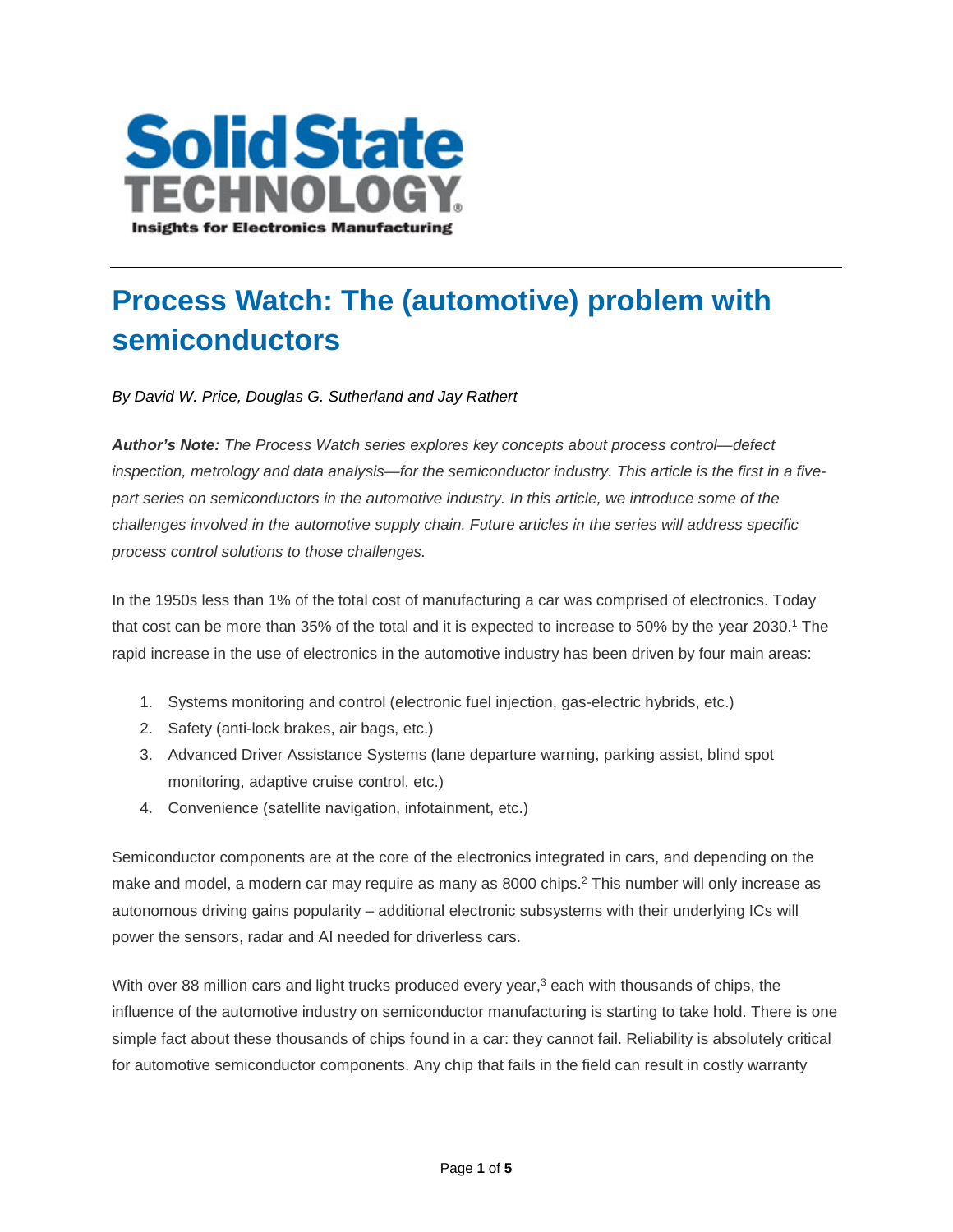repairs and recalls, can damage the image of the automaker's brand – or at the extreme, can result in personal injury or even loss of life.

If the average car contains 5000 chips and the automaker produces 25,000 cars per day, then even a chip failure rate at the parts per million (ppm) level will result in more than 125 cars per day that experience reliability issues as a result of chip quality. With semiconductors as the top issue on automakers' failure Pareto,4 Tier 1 automotive system suppliers are now demanding parts per billion (ppb) levels of semiconductor quality with an increasing trend toward a maximum number of "total allowable failure events" regardless of volume. Current methods for finding reliability failures are overly dependent on test and burn-in, and as a result, the quality targets are missed by orders of magnitude. Increasingly, challenging audit standards are pushing for reliability failures to be found at their source in the fab, where costs of discovery and corrective action are the lowest. To enter this growing market segment – or simply maintain share – IC manufacturers must aggressively address this inflection in chip reliability requirements.

Fortunately for semiconductor manufacturers, chip reliability is highly correlated to something they know very well: random defectivity.<sup>5</sup> In fact, for a well-designed process and product, early-life chip reliability issues (extrinsic reliability) are dominated by random defectivity.<sup>6-12</sup> A killer defect (one that impacts yield) is a defect that causes the device to fail at time  $t = 0$  (final test). A latent defect (one that impacts chip reliability) is a defect that causes the device to fail at  $t > 0$  (after burn-in). The relationship between killer defects (yield) and latent defects (reliability) stems from the observation that the same defect types that impact yield also impact reliability. The two are distinguished primarily by their size and where they occur on the device structure. Figure 1 shows examples of killer and latent defects that result in open and short circuits.



*Figure 1. The same defect types that impact yield also affect reliability. They are distinguished primarily by their size and where they occur on the device's pattern structure.*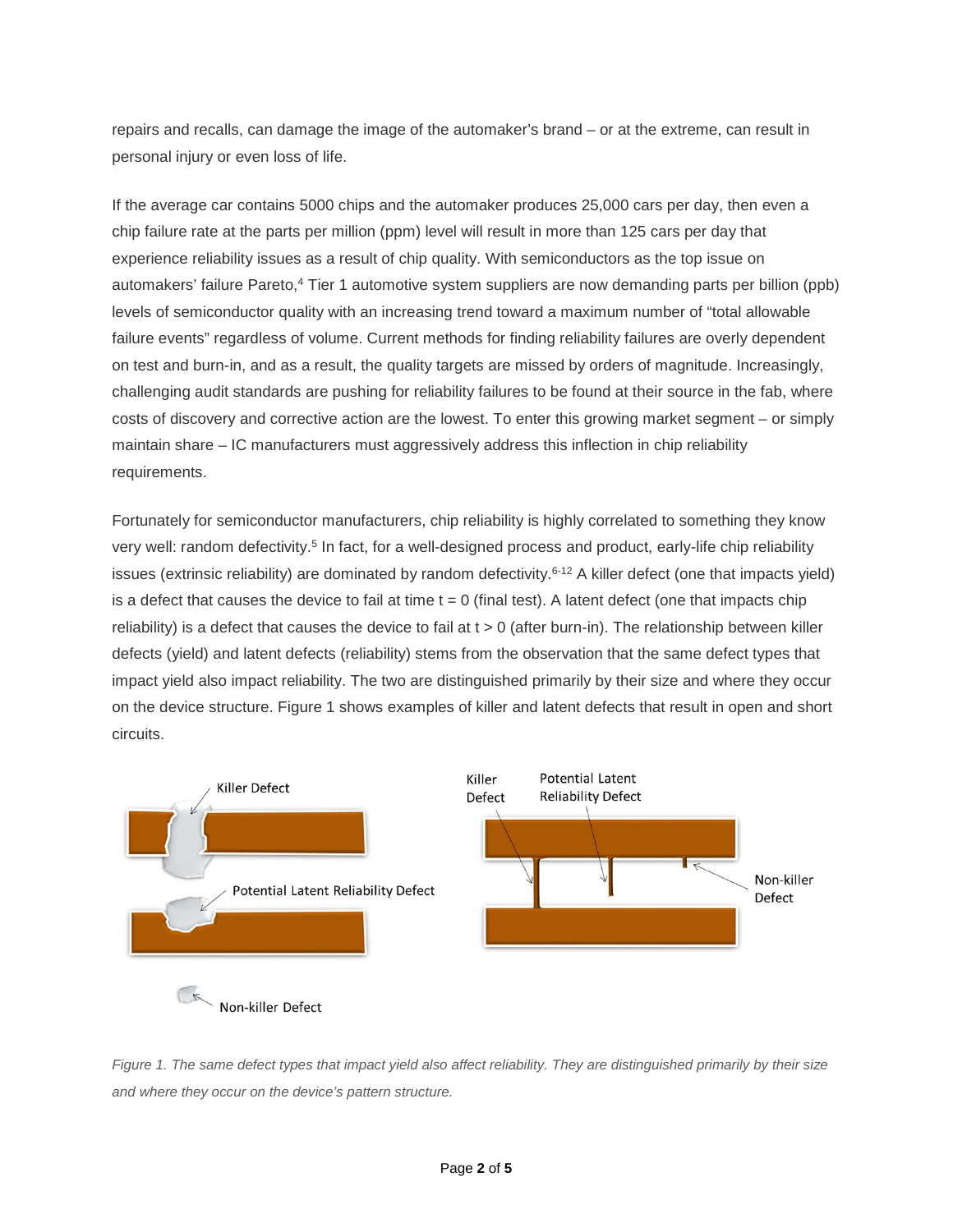The relationship between yield and reliability defects is not limited to a few specific defect types; any defect type that can cause yield loss is also a reliability concern. Failure analysis indicates that the majority of reliability defects are, in fact, process-related defects that originate in the fab. Because yield and reliability defects share the same root cause, increasing yield (by reducing yield-related defects) will have the additional benefit of improving reliability.

The yellow line in figure 2 shows a typical yield curve. If we only consider chip yield, then at some point, further investment in this process may not be cost-effective and thus the yield tends to level off as time progresses. The blue dashed line in figure 2 shows the curve for the same fab making the same product. However, if they want to supply the automotive industry then they must also account for the costs of poor reliability. In this case further investment is warranted to drive down defect density even further, which will both increase yield and deliver the improved reliability required for automotive suppliers.

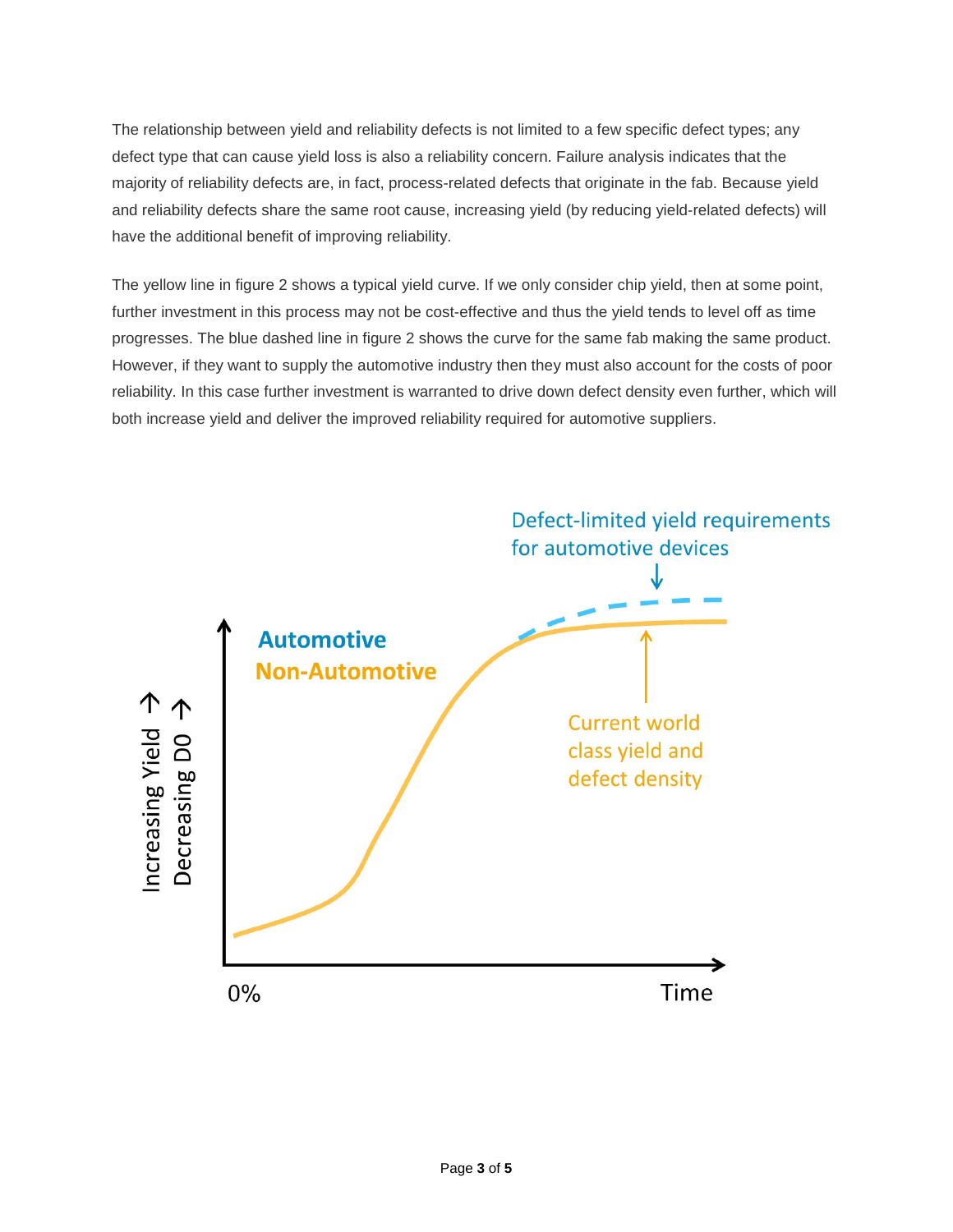*Figure 2. Yield curves (Yield versus Time) for different fab types. The yellow line is for non-automotive fabs where the major consideration is fab profitability. At some point the yield is high enough that it is no longer practical to continue trying to drive down defectivity. The blue dashed line is the yield curve that also factors in reliability. For IC products used in the automotive supply chain additional investment must be made to ensure high reliability, which is strongly correlated to yield.*

The change from being a consumer-grade chip supplier to an automotive supplier requires a paradigm shift at the fab management level. Successful semiconductor manufacturers who supply the automotive industry have long adopted the following strategy: The best way to reduce the possibility of latent (reliability) defects is to reduce the fab's overall random defectivity levels. This means having a world class defect reduction strategy:

- 1. Higher baseline yields
- 2. Lower incidence of excursions
- 3. When excursions do occur, quickly find and fix them inline
- 4. Ink out suspicious die using die-level screening

These and other strategies will be addressed in forthcoming articles in this Process Watch automotive series.

## *About the Authors***:**

Dr. David W. Price and Jay Rathert are Senior Directors at KLA-Tencor Corp. Dr. Douglas Sutherland is a Principal Scientist at KLA-Tencor Corp. Over the last 15 years, they have worked directly with over 50 semiconductor IC manufacturers to help them optimize their overall process control strategy for a variety of specific markets, including automotive reliability, legacy fab cost and risk optimization, and advanced design rule time-to-market BKMs. The Process Watch series of articles attempts to summarize some of the universal lessons they have observed through these engagements.

## *References:*

- 1. [https://www.statista.com/statistics/277931/automotive-electronics-cost-as-a-share-of-total-car-cost](https://www.statista.com/statistics/277931/automotive-electronics-cost-as-a-share-of-total-car-cost-worldwide/)[worldwide/](https://www.statista.com/statistics/277931/automotive-electronics-cost-as-a-share-of-total-car-cost-worldwide/)
- 2. Senftleben and Froehlich, *Aspects of Semiconductor Quality from an OEM Perspective*, April 2017.
- 3. [http://www.businessinsider.com/2016-was-a-record-breaking-year-for-global-car-sales-and-it-was](http://www.businessinsider.com/2016-was-a-record-breaking-year-for-global-car-sales-and-it-was-almost-entirely-driven-by-china-2017-1)[almost-entirely-driven-by-china-2017-1](http://www.businessinsider.com/2016-was-a-record-breaking-year-for-global-car-sales-and-it-was-almost-entirely-driven-by-china-2017-1)
- 4. [https://www.consumerreports.org/car-reliability-owner-satisfaction/consumer-reports-car-reliability](https://www.consumerreports.org/car-reliability-owner-satisfaction/consumer-reports-car-reliability-survey-2017/)[survey-2017/](https://www.consumerreports.org/car-reliability-owner-satisfaction/consumer-reports-car-reliability-survey-2017/)